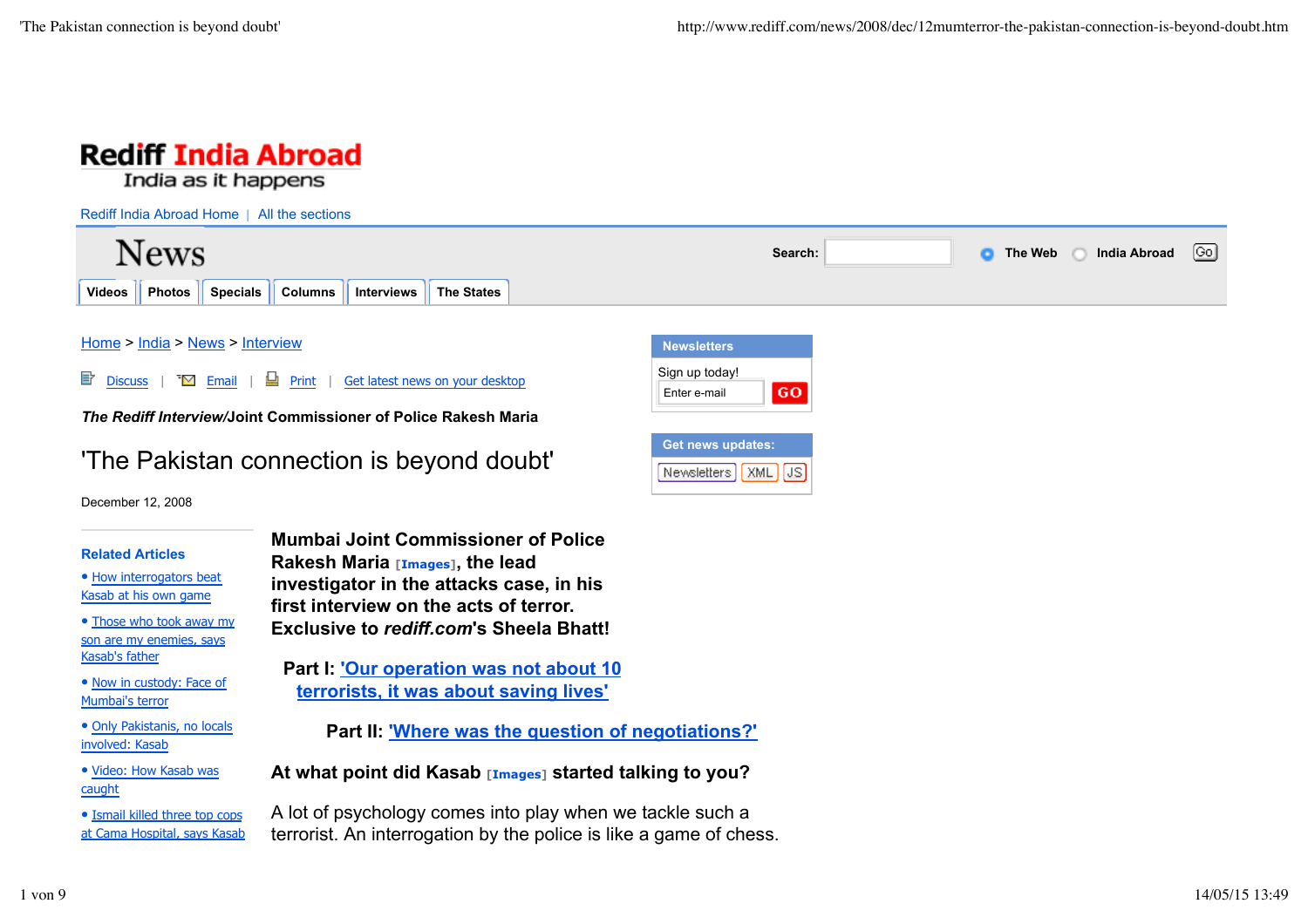Advertisement

| • How Karkare, Kamte and<br>Salaskar were killed                                                                          | He told us first about the boat MV Kuber. He didn't know its name,<br>but he described it as a brown colour boat. He gave us the                                                                                                                                             |
|---------------------------------------------------------------------------------------------------------------------------|------------------------------------------------------------------------------------------------------------------------------------------------------------------------------------------------------------------------------------------------------------------------------|
| • Coverage: Terror strikes                                                                                                | description of the inside of the boat too.                                                                                                                                                                                                                                   |
| Mumbai<br><b>Top Emailed Features</b><br>• Was Election 2009 rigged?                                                      | We in turn told the Coast Guard and early in the morning they<br>surveyed the sea by helicopters and traced the Kuber. Kasab only<br>told us that the Indian tandel (captain of the fishing vessel) was<br>killed and that his body is lying in the engine room of the boat. |
| • Baba Ramdev is wrong,<br>homosexuality is no disease<br>. On a pilgrimage to the cave<br>shrine<br>Have you tried this? | Kasab told us that the GPS and Thuraya phones are lying in so<br>and so part of the boat. He only gave us the detail of his family<br>and village address.                                                                                                                   |
| • Ask a question<br>. News on your Desktop                                                                                | The Lashkar-e-Tayiba provided the dinghies and phones to these<br>ten people. We believe that the entire equipment and explosives<br>was supplied to these terrorists in Karachi by the Lashkar.                                                                             |

# **You are under international scrutiny in this case. Without getting emotional, does India have concrete proof of the Pakistan connection?**

There are many proofs. Like, all the 9mm pistols that have been recovered have markings of a Peshawar-based company manufacturing such weapons.

Hand grenades belonging to the same company and carrying marks of Arges (*the Austrian arms company*) were recovered.

The Austrian arms company marks were also found in the explosives recovered during the 1993 Mumbai serial blasts.

These guys were given a contact number and that number is a Pakistani number. The training of the group took place in Pakistan.

Kasab has given us the location details of training grounds in Muridke, Manshera and Muzaffarabad (*in Pakistan occupied Kashmir*). What else do you want? What other proof do you want to establish the Pakistan connection?

Advertisement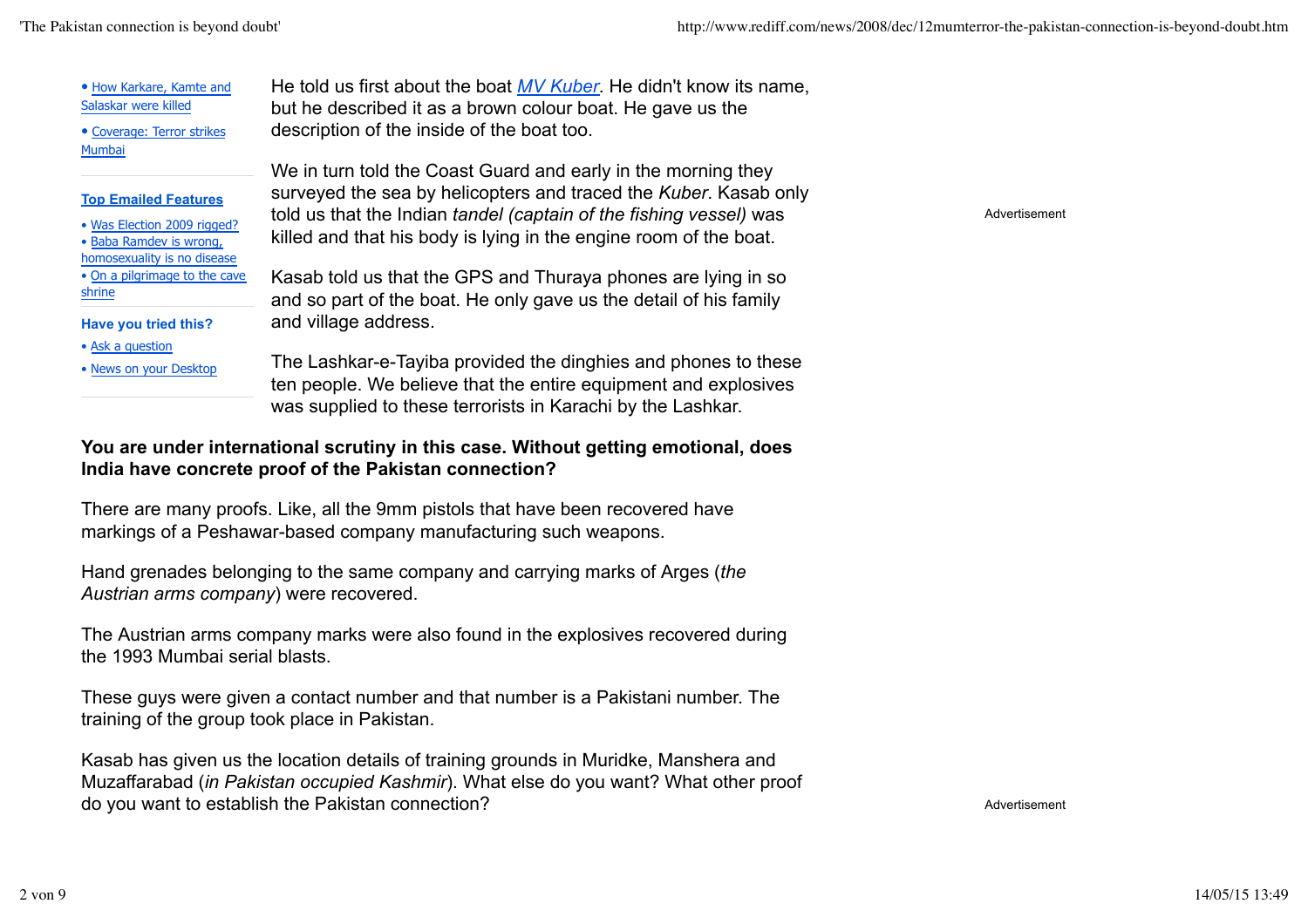You don't expect him to carry a CD of the meeting when the conspiracy was planned. All the terrorists are from the Punjab province of Pakistan. I think three are from Okra, three are from Multan, two are from Faisalabad, one from Dera Ismail Khan and one from Sialkot. All of them were poor.

#### **How will India prove that such training was given, such training grounds exist?**

On the basis of Kasab's in-depth interrogation we have collected all possible evidence that we can from our side. The Pakistan connection is beyond doubt. On the *Kuber*, we got a medical kit made in Pakistan. The toothbrushes and toothpaste are Pakistan made.

The flour and sugar are from Karachi. The shawls on the terrorists' bodies were from Pakistan.

We have recovered nine mobiles from the accused along with four GPS and Thuraya phones. We have evidence of them making calls to Pakistan. I won't tell you what more proof we have regarding it.

## **In a perfectly planned operation, why did they give out evidence in the form of phone calls to Pakistan?**

Probably, during the operation, at some point of time, they lost confidence and they were going to give up. And under stress they called their controllers in Pakistan. I will not say more, but we have evidence to that effect. In our chargesheet against them we will tell you all.

# **What about the involvement of the ISI and the Pakistan army [Images]?**

Our investigation is at an early stage. We are still verifying. At the moment we have been able to identify the Lashkar-e-Tayiba, which has trained these guys. Kasab has mentioned Zaki-ur-Rehman Lakhvi, Abu Hamza, Kafa and Lashkar chief Hafiz Saeed.

Saeed is responsible for giving talks on jihad, he provoked them to kill by saying that these boys are the chosen ones. Lakhvi was the man who has been tutoring them all about the operation. He chose these guys. How told them how they will perform. Lakhvi told the terrorists that they are going to Mumbai for martyrdom and for jihad. In fact,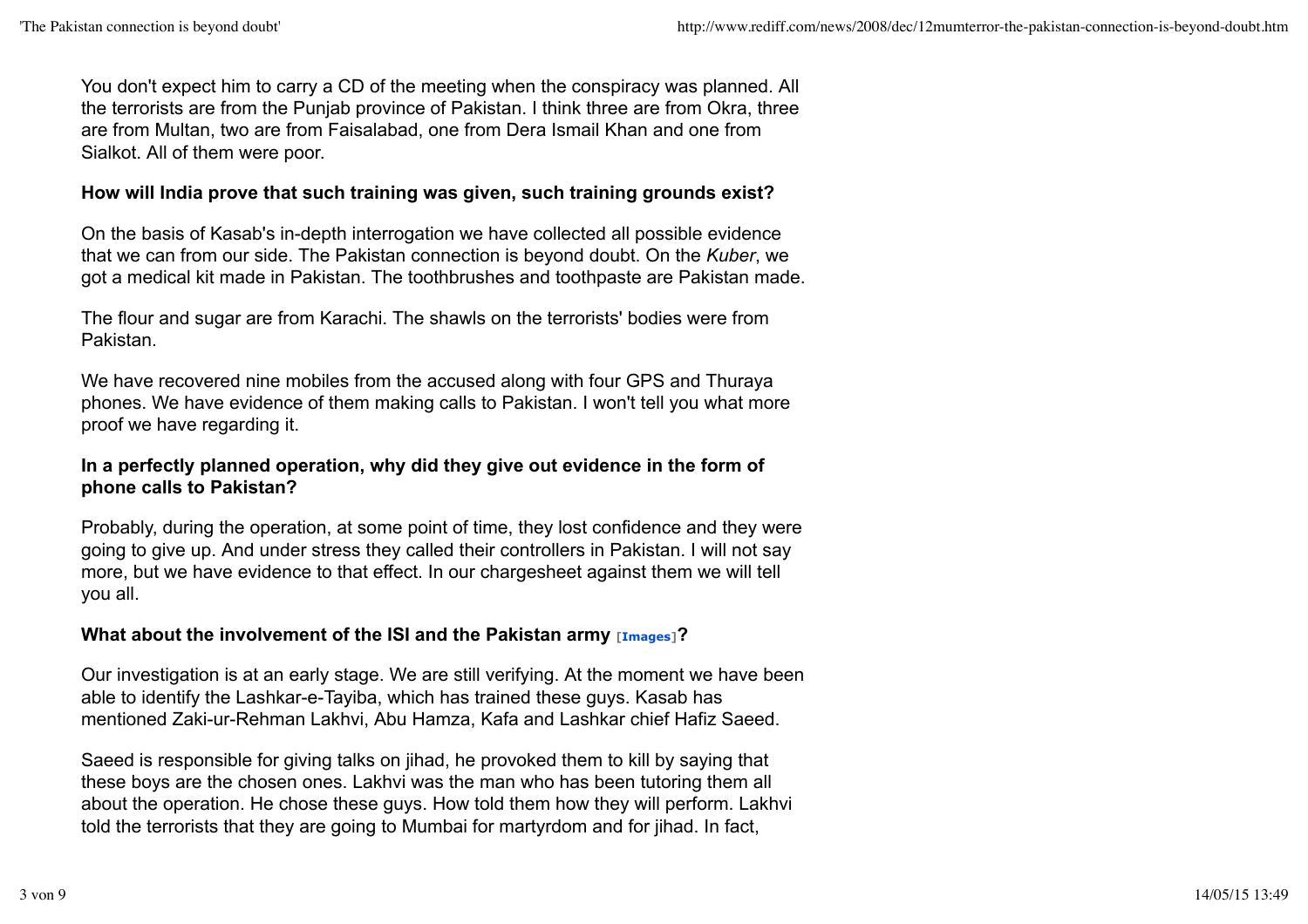Lakhvi came up to Karachi to hug them, embrace them before they boarded the (*Pakistani vessel*) *Al Husseini* to sail to Mumbai. (*They later hijacked the Kuber on the high seas.*)

## **What is Kasab saying about Lakhvi?**

Mumbai is the financial capital of the country. If you hit at hotels, tourism gets affected. They wanted to terrorise foreigners. They don't want them to come to India. Kasab has told us that all his instructors were (*Pakistan*) military trained people.

You do not expect civilians to teach you how to use Kalashnikovs, how to throw hand grenades and how to make explosive devices.

# **Has he given you the names of people who belonged to the ISI or army?**

He has given names and we are in process of verifying it. Abu Hamza is one such name. We are trying to verify the names of those trainers who are in service of the Pakistan army. We also know about an ISI army major who was in touch with this group, but we are still verifying it. The investigation is still on.

# **What is Dawood Ibrahim's [Images] connection in the Mumbai attack?**

We are examining his connection deeply. We are examining the underworld connection and the link, if any, of the Indian Mujahideen  $[Image]$  to it. We are examined if anybody came before to do a recce. We are interrogating Fahim Ansari and Sahabuddin, who were arrested in the Rampur CRPF (*Central Reserve Police Force*) attack case. That is very important.

# **Did they get any local support?**

We are examining it. We have not found anything so far nor have we arrested anybody. If they had substantial local support, then these people would have been provided guides. When these two fellows, Kasab and Ismail, ran from CST they did not know what to do. They were just running into lanes and bylanes in South Mumbai with these deadly weapons. If they had any local contact, that guy would have told them what to do. The terrorists would have tried to make contact with the locals, if they knew any.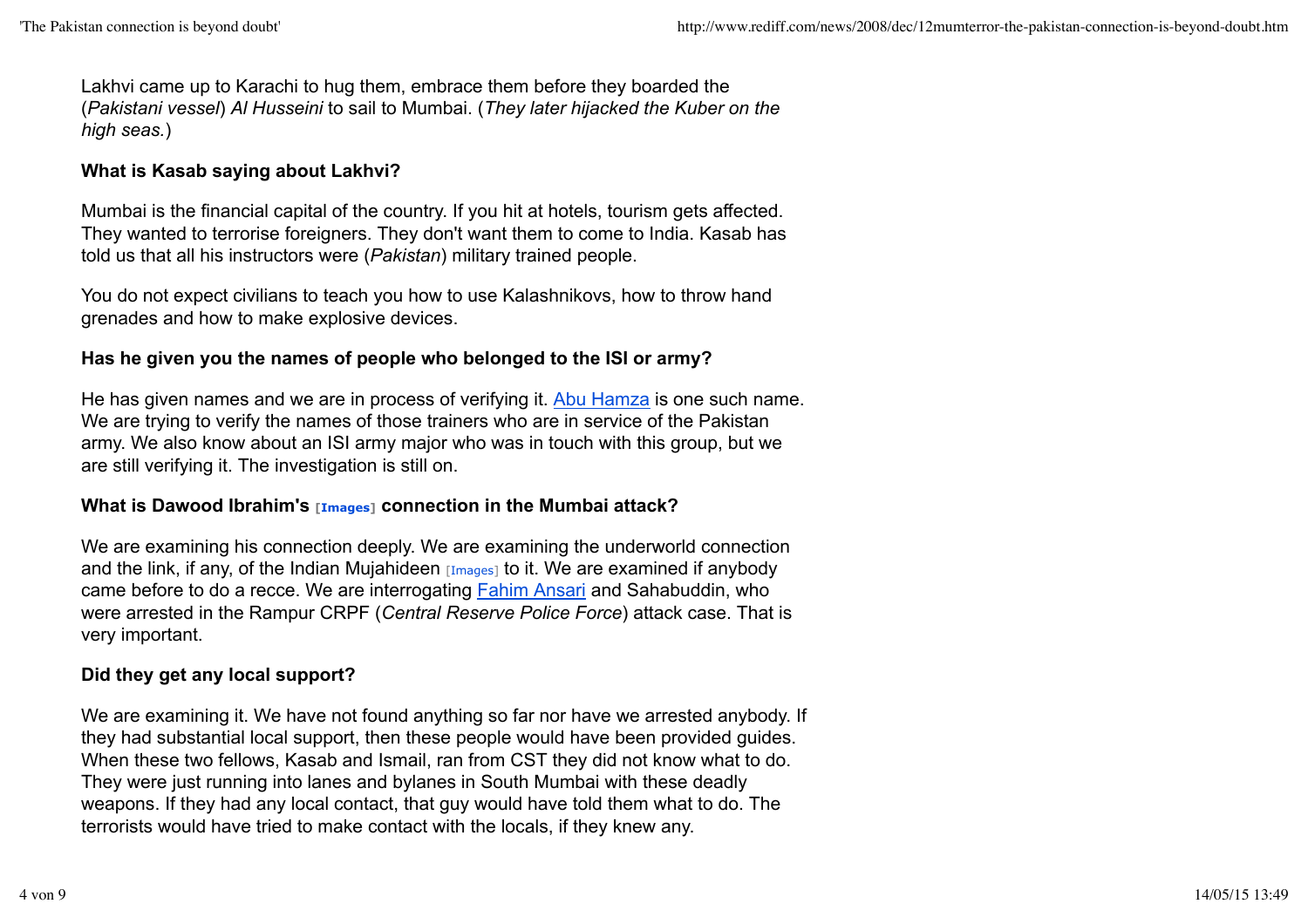### **What thoughts came to your mind when you saw Kasab in custody?**

21 years old, uneducated. I could see the level of indoctrination that prompts a young boy to leave Karachi, come by sea, enter another country, place bombs, open fire and kill people. It's thought provoking.

He does not hate India anymore. He was indoctrinated against India, but now he expressed a desire to write a letter to his parents in which he wants to say that he has been misled. He wants his parents to speak to other parents and youngsters of his village to not get attracted by talk and indoctrination of the Lashkar scouts there.

## **How fit is your legal case?**

We are 100 percent sure that he will be convicted.

#### **Where were you on November 26?**

I was with one of my crime units when information came about firing at the Leopold Cafe [Images].

My immediate reaction was that it must be a gang war. Immediately, I came to my

office (*at the Mumbai police headquarters*). By that time a message came about firing at the CST and the Taj hotel  $[Images]$ . Subsequently, the news of firing at the Oberoi hotel came. Once the news came, one knew this is not a gang war and a terror attack. I spoke to the police commissioner (*Hasaan Gafoor*) and the joint commissioner of police law and order (*K L Prasad*). The forces were sent to various places. As per protocol, I was asked to go to the Mumbai police control room. I was asked to coordinate everything from the control room which I did.

# **When did you call for help from the army?**

At 9.31 pm, the first incident at Leopold was noted. At 9.40, CST and by the time we realised the trend we called army for commando assistance at around 11 pm.

# **Why do people feel that help from outside came too late?**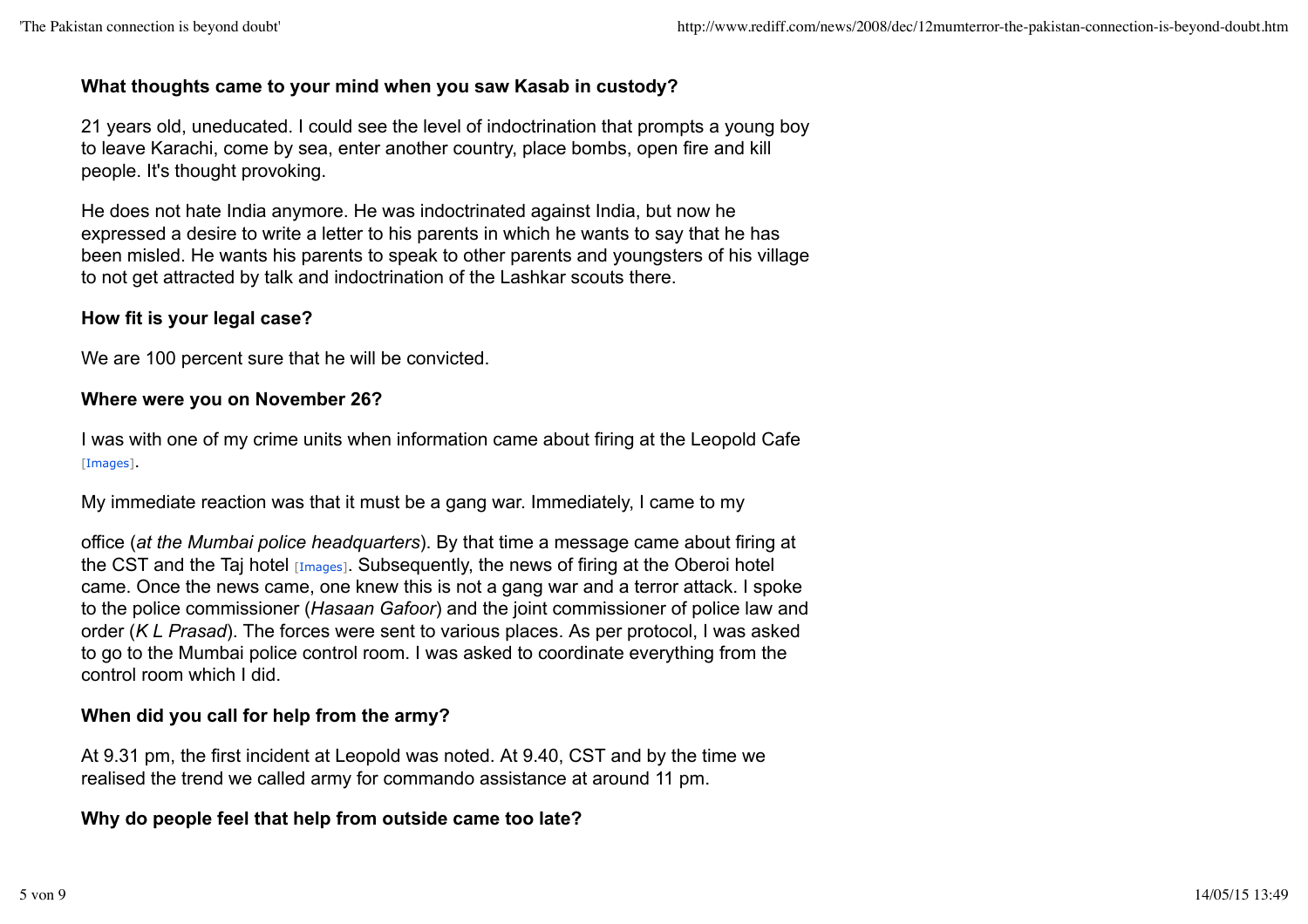See, the Mumbai police is prepared to deal with riots, communal disturbances, civil disturbances, underworld wars, natural disasters, gang wars and bomb blasts. This was something unique. Simultaneously, so much violence was taking place and look at the equipment of the terrorists.

Still, our cops did a commendable job. Note, how we chased these guys from *The Times of India [Images]* office to Chowpatty. They could not go anywhere. The same thing happened at the Taj. The Mumbai police reached the Taj within seven minutes and within nine minutes or so at the Oberoi. It is a matter of record.

#### **If that is so, why they were not overpowered or killed in the initial few minutes?**

Because, in the first few minutes only they had done brutal firing in the lobby and were moving to higher floors. They were not waiting in the lobby. The first encounter with the police took place when they were on the second and third floors of the hotels.

At the Taj, they could not take people hostage because the police reached so fast. In Oberoi, they took hostages from the Khandahar and Tiffin restaurants in the first ten minutes. In fact, at the Taj, the security forces chased them and confined them to those floors without allowing them to come down and fire into the rooms and other places till the NSG came to help in the morning.

#### **When you look back, do you think you could have done your job differently?**

Look, the police job is such that no matter what you do there will be somebody who has a different opinion and theory of how it could have been done. I think, under the circumstances, the men and officers rose to the occasion. Ashok Kamte and Sadanand Date's jurisdiction was not around the Cama Hospital, still they came to assist. Hemant Kakare was a joint commissioner of police, Anti-Terrorist Squad. There was no need for him to join in, but he went there. Vijay Salaskar was with the crime branch, but still he went. There are so many such cases of that night which I can quote.

Our constable Tukaram Omble, who helped catch Kasab, did not let Kasab go though he kept firing at him. We did the best under the circumstances and we are proud of it.

#### **How do you feel at the end of the story?**